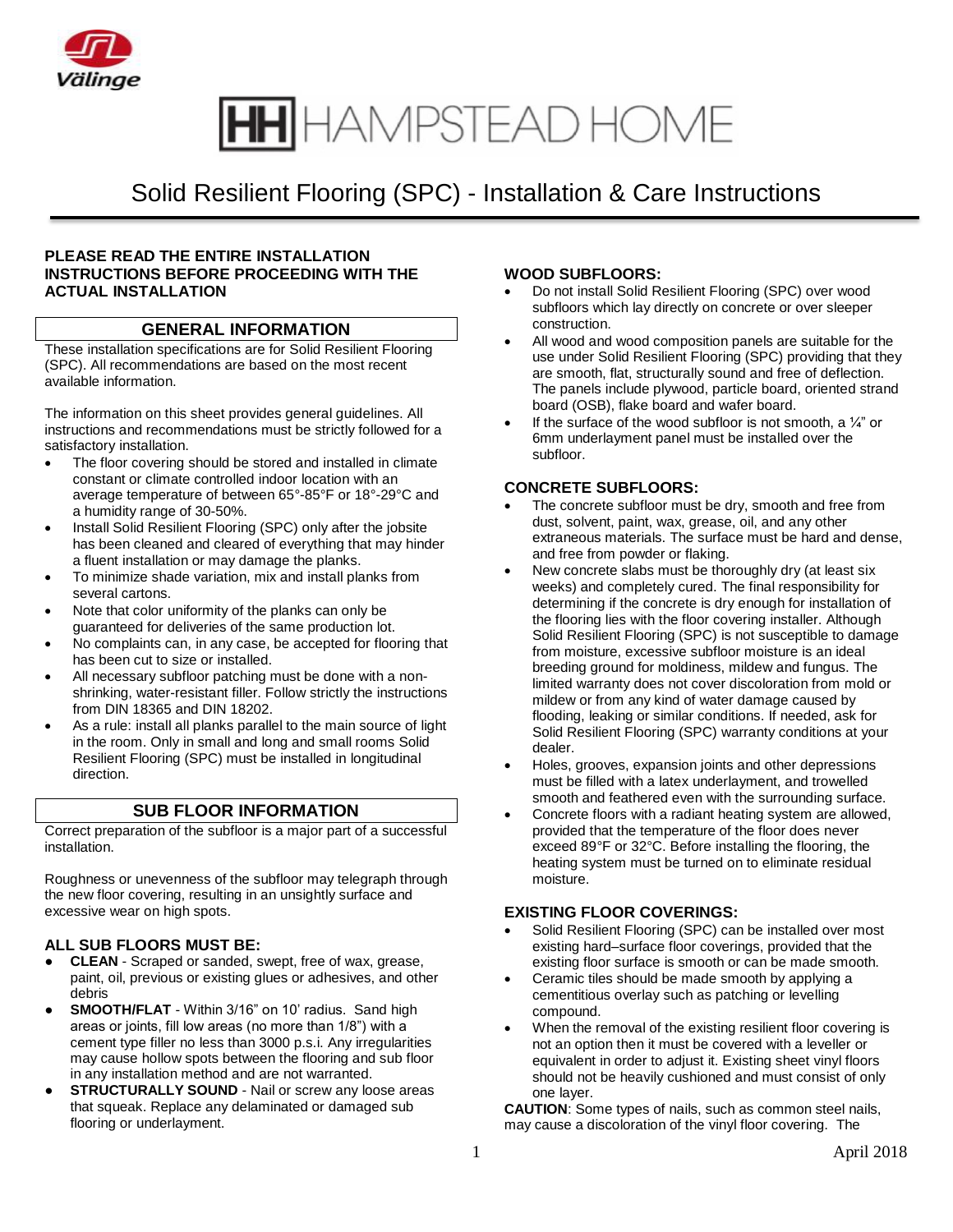

## Solid Resilient Flooring (SPC) - Installation & Care Instructions

method of gluing and screwing the underlayment panels is not recommended. Solvent based construction adhesives are known to stain vinyl floor coverings. All responsibility for discoloration problems caused by the use of the above mentioned products is not the responsibility of the producer but rests with the installer.

### **FLOATING FLOOR INSTALLATION \*\*RECOMMENDED METHOD OF INSTALLATION\*\* REQUIRED TOOLS AND ACCESSORIES**

- Tape Measure
- Moisture Meter (wood / concrete)
- Circular or Hand Saw
- Pull Bar
- Safety Equipment (Goggles & Mask)
- Utility Knife
- 1/4" Spacers
- Broom

Solid Resilient Flooring (SPC) is designed to be installed with the floating method and can be installed below grade, on grade or above grade. However the following instructions must be followed:

**Important:** The flooring should be installed from several cartons at the same time to insure proper color and shade mix.

- Undercut all doorjambs if necessary. Use a piece of flooring as a guide as to how much to saw. Put the floor panel faced down as a guide, saw off the bottom of the door frame to allow the floor panel to slide under it.
- Before you start with the installation, it is important to determine the layout of the flooring. Proper planning and layout will prevent having narrow plank widths at wall junctures or very short length pieces at the end of rows.
- Before starting, first measure the width of the room, and then divide the room's width by the width of the plank. If this means that the last row of planks will be narrower than 2", then you will need to cut the first row of planks to make it narrower. Cut in such a way that both rows of planks (the first and last to be installed in the room) will have the same approximate width for an overall continuous look.
- Use 1/4" (5mm) expansion spacers to provide a gap for the seasonal expansion of the flooring along the walls of the entire room. Always place expansion spacers against the wall where the two boards meet. This will make maintaining a good square easier.
- Even if the first row of planks does not need to be trimmed in width, it will be necessary to cut off the unsupported tongue so that a clean, solid edge shows towards the wall.
- Installation of the product must start from the left side to the right of the room. Begin the installation of the planks in the left hand corner of the room with the long direction parallel to the incoming sunlight source or to the longest wall of the room.

Be sure to install the first row of boards with the tongue side facing the wall. See diagram below.



#### **Fig 1.**

First plank, first row. Place a distance 1/4" (5mm) thickness to the left and position the plank against the wall. Later, after 3 rows, you can easily position the flooring against the front wall with distances 1/4" (5mm).

Prior to installation, measure the width of the room to check if the first row should preferably be cut length wise to get more equal width of the first and last rows planks. See also fig. 10.



#### **Fig 2.**

Second plank, first row. Press the short end of the next floorboard at an angle to the first one, and then lay down. Complete the first row in the same way.



#### **Fig 3.**

At the end of the first row, put a distance 1/4" (5mm), to the wall and measure the length of the last plank to fit.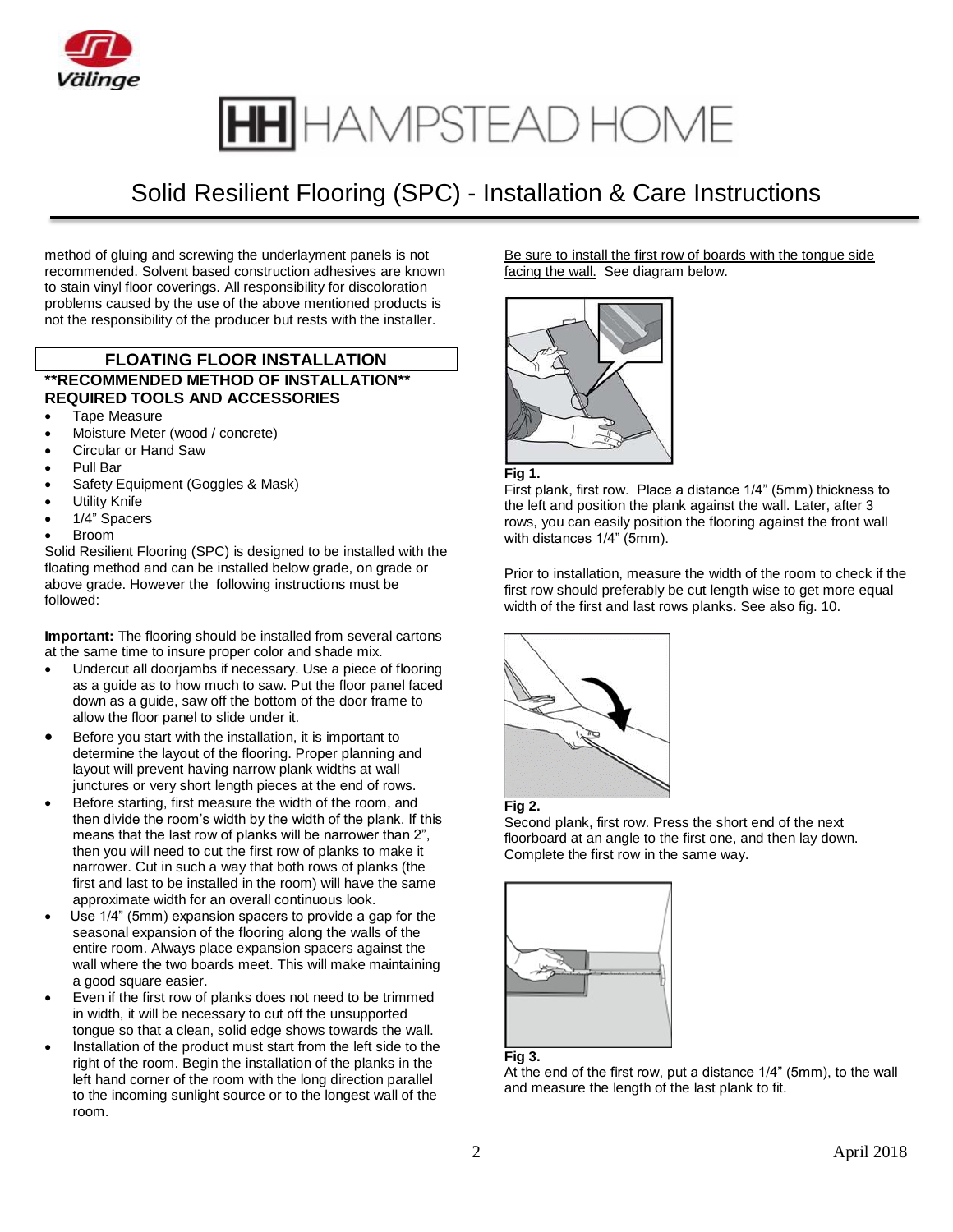

## Solid Resilient Flooring (SPC) - Installation & Care Instructions

Cut the last panel to correct length, recommended min length is two times the width of the plank.



Second row. Position the remaining part of the first row's last plank as first plank of second row. Keep again two times the width as min length. Put a distance against the wall.



#### **Fig 5.**

General. Distances between short ends.

Minimum distance between short ends of planks in parallel rows shall not be less than about two times the width of the plank.



#### **Fig 6.**

Place the floorboard an angle against the floorboard in the previous row, press forward and fold down at the same time. Leave the panel in a somewhat up angled position where the panels start to lock. To make this further easier, a wedge with the suitable angle can be placed under the plank near the short side joint as support.



#### **Fig 7.**

Second plank second row. Place the short end of the floorboard at an angle against the previous installed floorboard and fold down all the way.



#### **Fig 8.**

Push to slide the plank against the row in front so it aligns with the first plank. Put it down like with the first plank when the floorboards are positioned tightly together. The first/previous plank can now be folded completely down to horizontal position and if a wedge is used it can be moved to the next short end joint.





Adjust the distance to the front wall by placing distances 1/4" (5mm). Keep the distances in position during the entire time of installation and remove once the installation is completed.





If the wall is uneven, the floorboards must be adapted to its contours. Mark the floorboards with the contour of the wall. Do not forget to leave a 1/4" (5mm) space to the wall. This procedure shall be used also for the first row if necessary.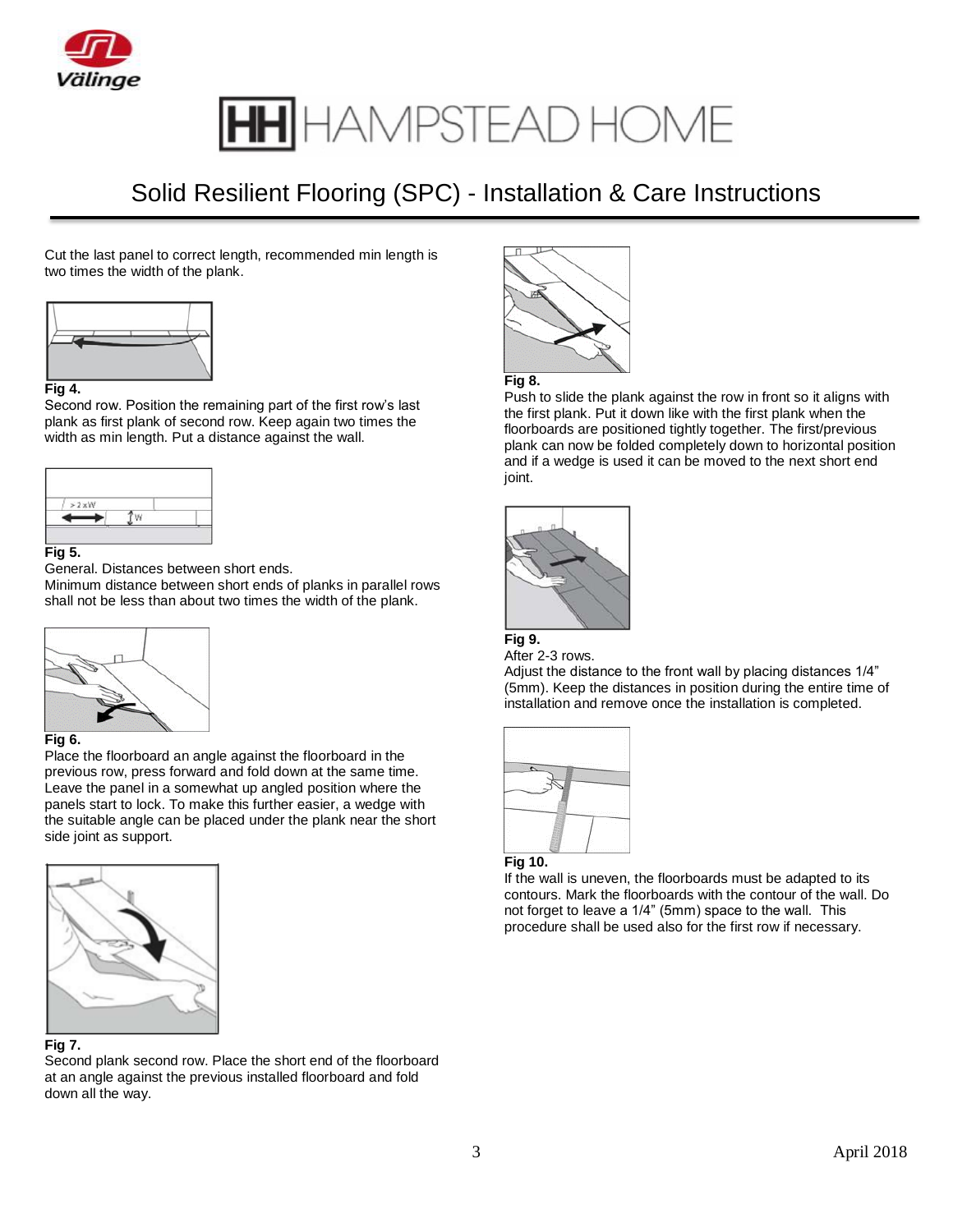

## Solid Resilient Flooring (SPC) - Installation & Care Instructions

#### **Horizontal installation**





**Fig 11. Fig 12.**

Cut off the locking element with a chisel, apply applicable glue on the adjusted strip and push the planks horizontally together. If necessary place some spacers between last board and the wall during the hardening time of the glue. The method can also be applied to the short ends.

#### **Radiator pipes – Principle cut out**



**Fig 13. Fig 14.**

Mark the center of the holes and drill the hole with a diameter about 16 mm bigger than the pipe diameter (= 1/4" (5mm) gap around), cut as shown with a saw or with a sharp utility knife. Install the floor plank. If necessary, put glue on the cut piece and replace.

### **REPAIR GUIDE**

Solid Resilient Flooring (SPC) is tough and durable; however, if a plank becomes damaged, it can be replaced. If the damaged plank is along the perimeter of the room, the easiest technique is to disconnect the planks until the damaged plank is removed. Replace the plank and reassemble the planks. If it is impractical to disconnect and reassemble the flooring, the following procedure should be followed:

- Using a straight edge and a sharp utility knife, cut out and remove the center of the damaged plank, leaving approximately a 10" or 250mm strip attached to the surrounding planks on all sides.
- Carefully cut back from the corners of the plank to the inside edge.
- Remove the plank edges by wiggling the cut plank out from the tongue and groove of the surrounding planks.
- Prepare the replacement plank by placing the plank face down and folding back and removing the groove strip on

both the long and end profile. Using the decorative surface of the tongue end as a guide cut away this overhanging profile using a sharp utility knife.

- Place some double-sided carpet tape onto the subfloor covering sufficient area of the removed plank.
- Position the replacement plank by engaging the tongue of the long side into the groove of the adjoining plank. "Hinge" the prepared replacement plank into position.
- Use a hand roller to assist in aligning the plank edges into position

#### **CARE GUIDE**

Use doormats outside each entrance to your home to prevent dirt, sand, grit and other substances from being tracked onto your floor. Use non-staining mats on your floor. Do not put rubber-backed, latex-backed or coco fiber mats on your floor because they will stain or damage the surface

- Protect the finished Solid Resilient Flooring (SPC) installation from exposure to direct sunlight. Close your curtains or blinds where extreme sunlight hits the floor. A combination of heat and sunlight causes most fading or discolorations.
- Support furniture with wide-bearing, non-staining floor protectors. Ideally, the protectors should be at least one inch in diameter, made of non-pigmented hard plastic, and rest flat on the floor. Non-staining felt protectors are also acceptable. Casters (type W), felt pads or floor protectors are recommended for all moveable furniture. Use protection mats under chairs with caster in order to avoid abrasion of the vinyl flooring. Make sure that any metal protectors are rust-proof.
- If you need to move heavy furniture and/or appliances across the floor, always use strips of wood, plywood, or hardboard runways to protect the floor. Always use runways even if you have an appliance dolly, or even if the heavy objects are equipped with wheels or rollers.
- Sweep your flooring regularly with a damp cloth and only with water at least once a week.
- Prevent stains by wiping up spills promptly.
- Occasional mopping with Rinse-Free Cleaner is recommended when dirt builds up and sweeping alone is not sufficient. Follow strictly the guidelines given on the bottle. Do not use soap or detergent products as they will leave a dulling film. Do not use steel wool or scouring powder as they will scratch the floor.